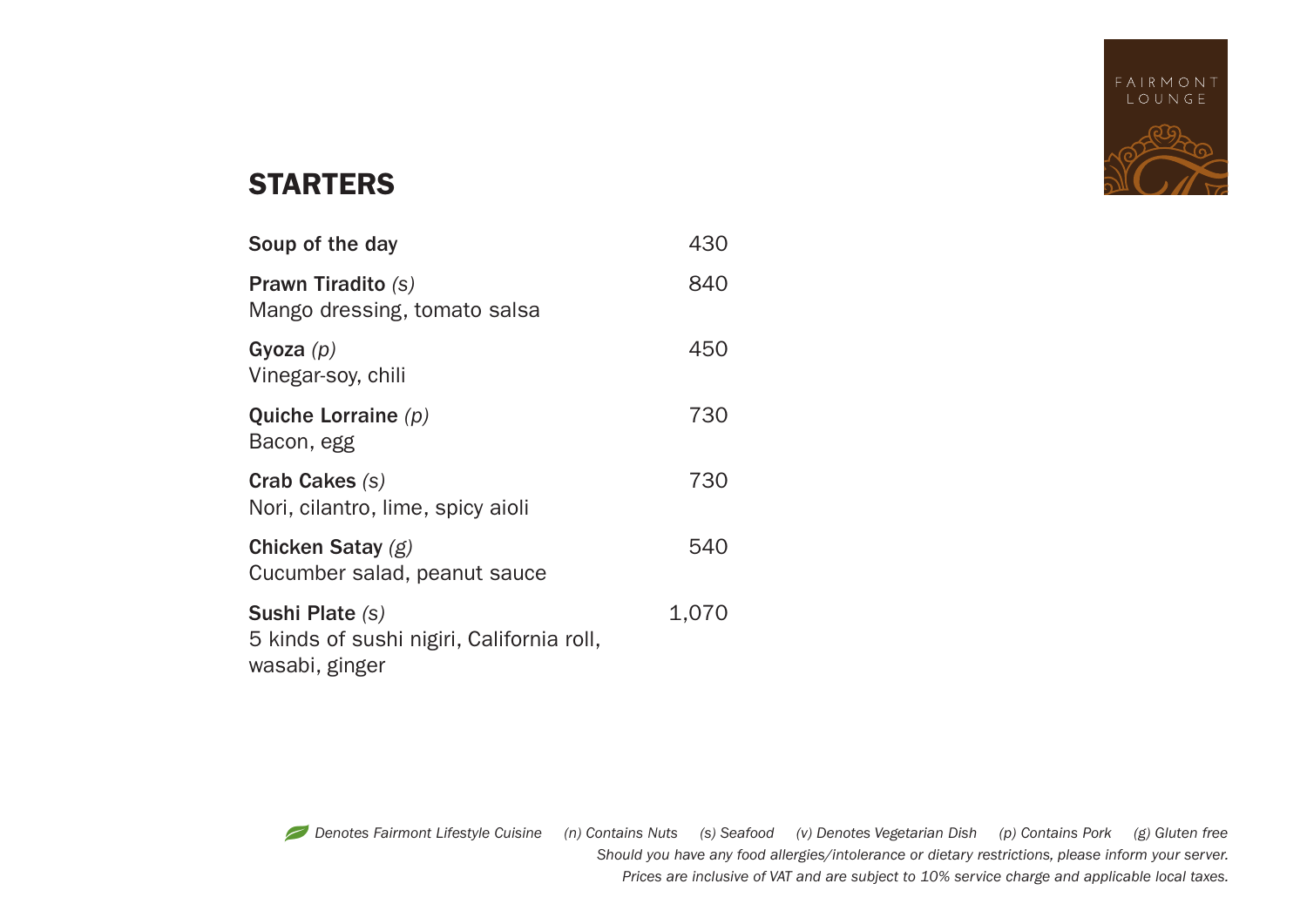

# SALADS

| Citrus Garden Salad (v)<br>Shaved vegetables, cherry tomatoes,<br>chick pea croutons, lemon and orange<br>vinaigrette | 510 |
|-----------------------------------------------------------------------------------------------------------------------|-----|
| Caesar $(s)(p)$<br>Bacon, croutons, anchovies,<br>shaved parmesan                                                     | 560 |
| Add chicken                                                                                                           | 170 |
| Add prawn                                                                                                             | 230 |
| Add smoked salmon                                                                                                     | 230 |
| Grilled Shrimp and Mango $(s)(n)$<br>Cherry tomatoes, mozarella, basil,<br>candied walnuts, mint, mango vinaigrette   | 560 |
| <b>Waldorf</b> $(v)(n)$<br>Apple, celery, candied walnuts,<br>romaine lettuce, honey-mustard dressing                 | 450 |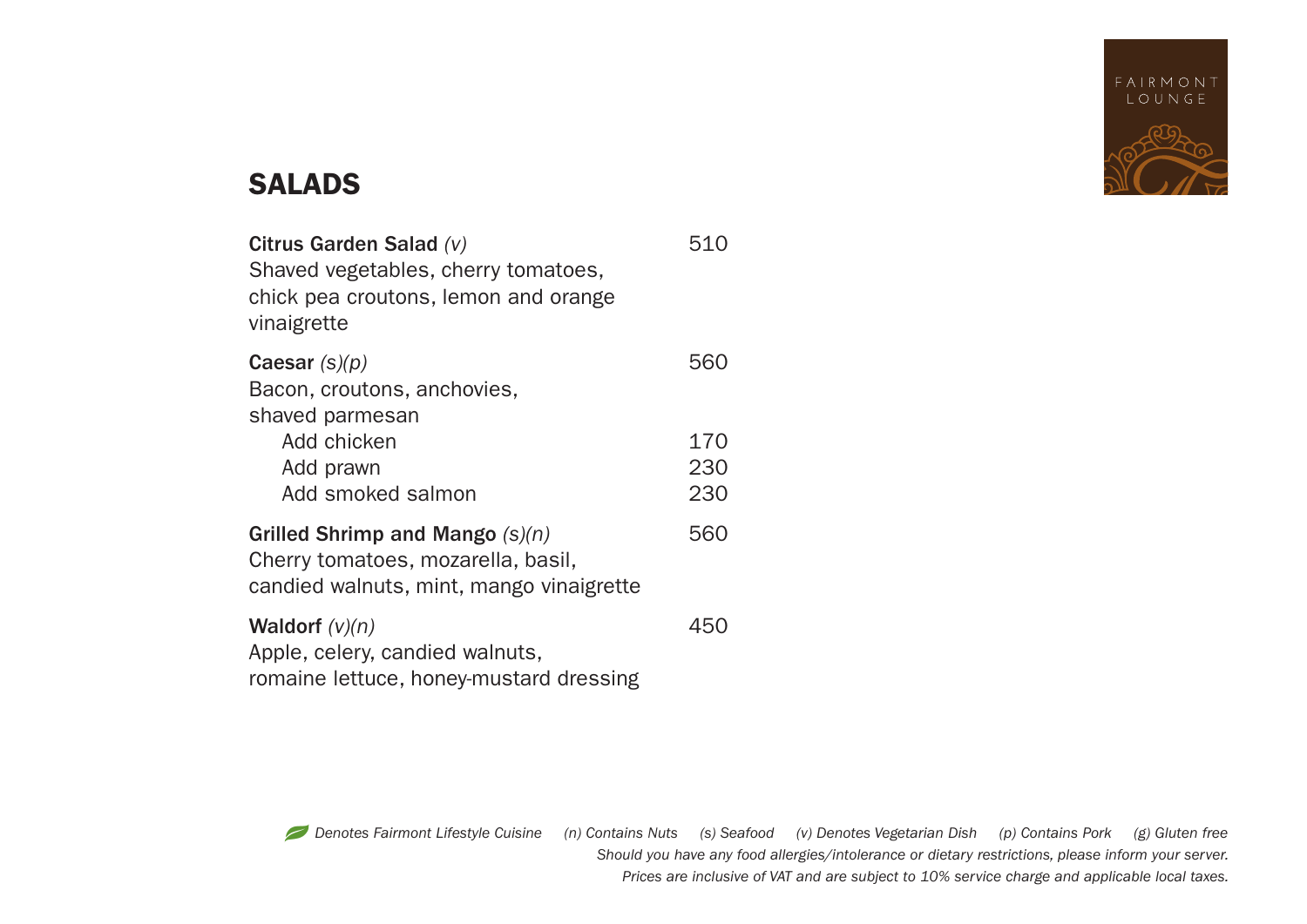

# **SANDWICHES**

*All our sandwiches come with a choice of chips, fries or salad*

U.S. Beef Burger (p) Romaine lettuce, tomato, onion, gherkin bacon, sesame bun

**Vegetable Panini**  $(V)$ Grilled zucchini, bell peppers, eggplant, pesto, ciabatta

**Smoked Salmon (s)** Romaine lettuce, tomato, onion, corn, toasted garlic aioli

**Cheddar B.A.L.T.** (p) Bacon, avocado, romaine lettuce, tomato, garlic aioli, ciabatta

| ٦S. | 1.070 | <b>Chicken Pesto</b><br>Baguette, mustard, mayonnaise,<br>romaine lettuce                 |     |
|-----|-------|-------------------------------------------------------------------------------------------|-----|
|     | 620   | Bahn Mi $(p)$<br>Char siu, liver pate, pickled cucumbers,<br>hoisin, soft roll            | 620 |
|     | 620   | Club Sandwich $(p)$<br>Chicken, fried egg, bacon, tomato,<br>romaine lettuce, white bread | 850 |
|     | 620   | Reuben<br>Beef Pastrami, sauerkraut, Swiss cheese,<br>thousand island dressing, rye bread | 620 |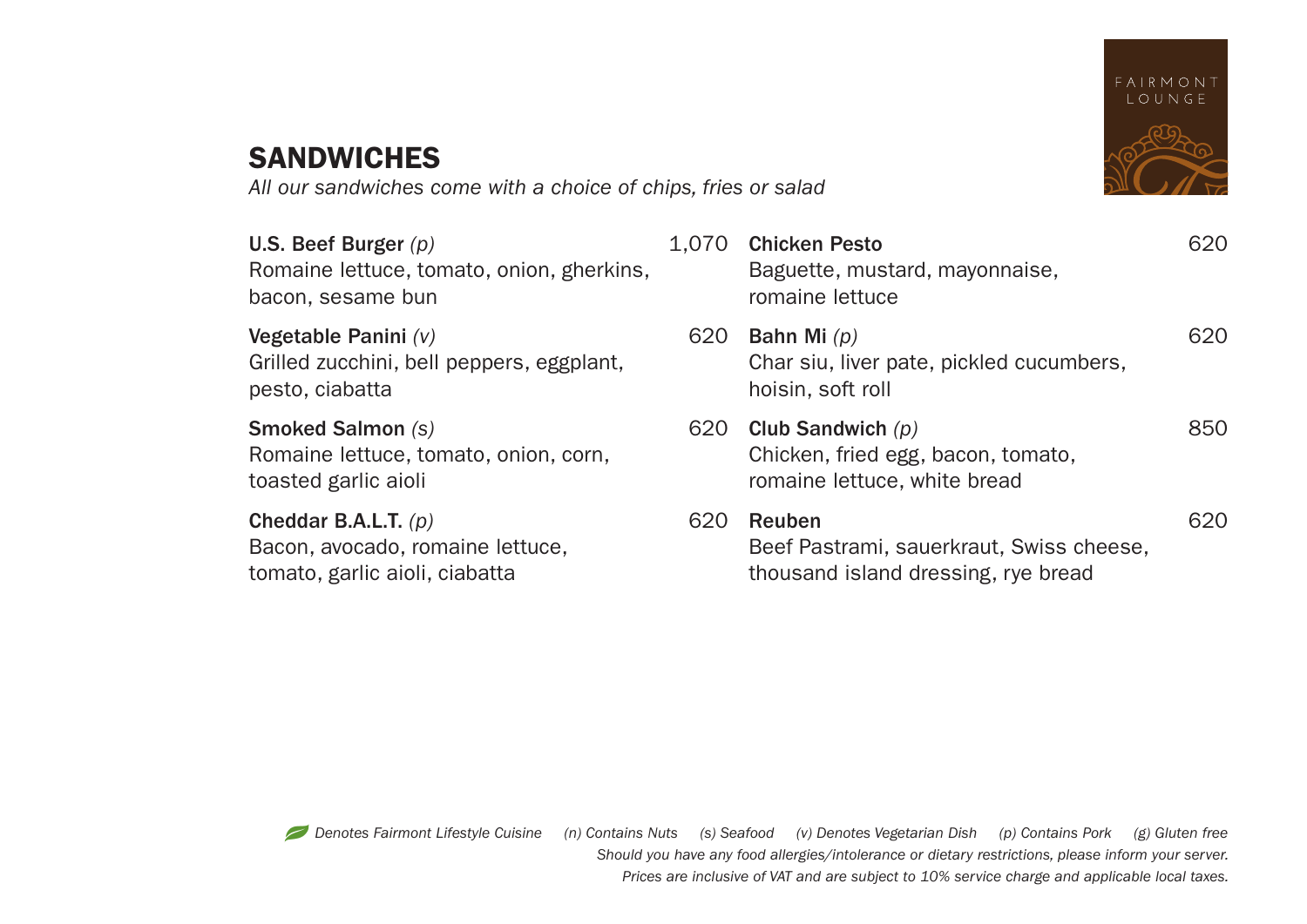

# MAINS

| Pan-roasted Emperor Fish (s)                                                                | 790   | <b>LOCAL FAVORITES</b>                                                                                      |     |
|---------------------------------------------------------------------------------------------|-------|-------------------------------------------------------------------------------------------------------------|-----|
| Chimichurri, tomato, corn,<br>black bean salsa                                              |       | Chicharon $(p)$<br>Air-dried crispy pork                                                                    | 340 |
| <b>Steak frites</b><br>Australian beef strip steak, fries,<br>mushroom sauce                | 1,850 | Prawn Lumpia (s)<br>Fried prawn spring rolls, vinegar,<br>steamed rice                                      | 900 |
| Grilled Pork Chop $(p)(g)$<br>Honey-chili glaze, roasted apple salad                        | 1,010 | Adobo $(p)$<br>Chicken and pork braised in soy                                                              | 620 |
| Grilled Chicken Leg Quarter                                                                 | 1.010 | and vinegar, steamed rice                                                                                   |     |
| Roasted peppers, spicy yogurt sauce,<br>lemon                                               |       | Bicol Express $(p)$<br>Spicy coconut milk pork stew, steamed rice                                           | 900 |
| Vegetable Tempura $(v)$<br>Zucchini, onion, carrot, bell pepper,<br>dashi soy, steamed rice | 560   | <b>Beef Salpicao</b><br>Garlic, onion, red wine, steamed rice                                               | 900 |
|                                                                                             |       | Pancit 3 Ways $(p)(s)$<br>Stir Fried egg noodles and vegetables with<br>a choice of shrimp, chicken or pork | 730 |

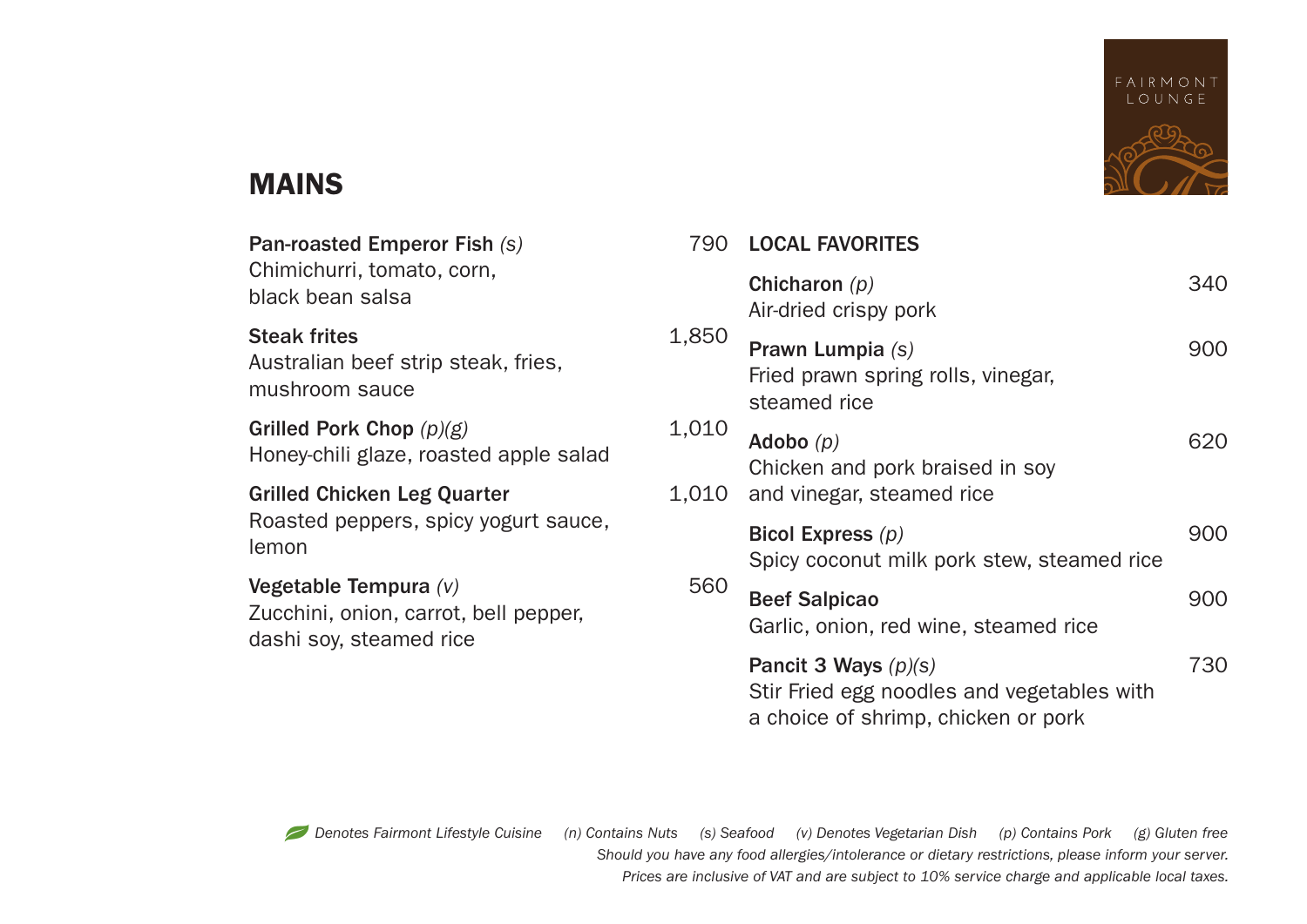

#### PASTA

Fettucini Carbonara (p) Cream, bacon, egg yolk, parmesan

# Spaghetti Bolognese

Ground beef, braised vegetables, tomato sauce, parmesan

Linguini Aglio Olio (v) Extra virgin olive oil, chili, garlic

## Penne Arrabbiata (g)(v)

Tomato sauce, chili, Kalamata olives, basil

#### PIZZA

| 840        | Available from 12 NN to 10 PM                                                   |       |
|------------|---------------------------------------------------------------------------------|-------|
| 840.       | Margherita $(v)$<br>Tomato, mozzarella, basil                                   | 960   |
|            | Americana (s)<br>Pepperoni, caper, tomato, mozzarella                           | 960   |
| 840<br>840 | Diavolo $(p)$<br>Tomato, mozzarella, salami,<br>roasted peppers, chili flakes   | 1.240 |
|            | Quattro Formaggi<br>Tomato, mozzarella, gorgonzola,<br>parmesan, brie           | 1.100 |
|            | Quattro Stagioni (p)<br>Tomato, mozzarella, artichoke, ham,<br>olives, mushroom | 1,100 |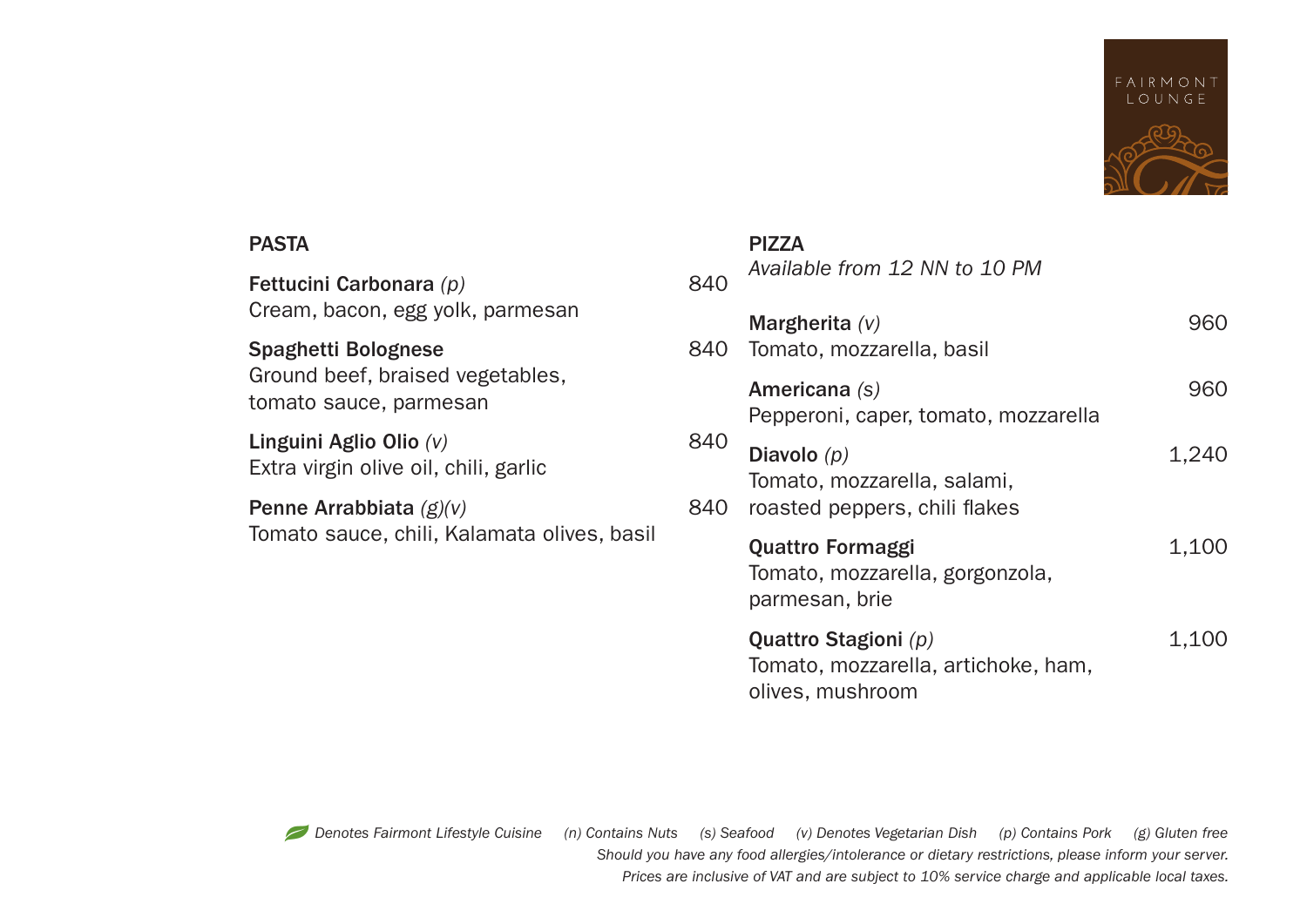

# DESSERT

| Morello Cherry Praline Cake (n)<br>Morello cherry, mousse, praline            | 430 | <b>Selection of Daily Cakes</b><br>Available from 11:30 AM to 9 PM | 230 |
|-------------------------------------------------------------------------------|-----|--------------------------------------------------------------------|-----|
| Kakanin<br>Pichi-pichi, ube halaya, sapin-sapin,<br>bibingka malagkit         | 400 | Daily selection of signature cakes<br>from Café Macaron            |     |
| <b>Churros</b><br>Cinnamon, chocolate, caramel                                | 400 |                                                                    |     |
| Classic Tiramisu $(n)$<br>Lady fingers, mascarpone cream, espresso            | 400 |                                                                    |     |
| Chocolate Tart $(n)$<br>Caramel, coconut, macadamia nut,<br>vanilla ice cream | 590 |                                                                    |     |
| <b>Fresh Fruit Plate</b><br>Seasonal fresh cut fruits                         | 400 |                                                                    |     |
|                                                                               |     |                                                                    |     |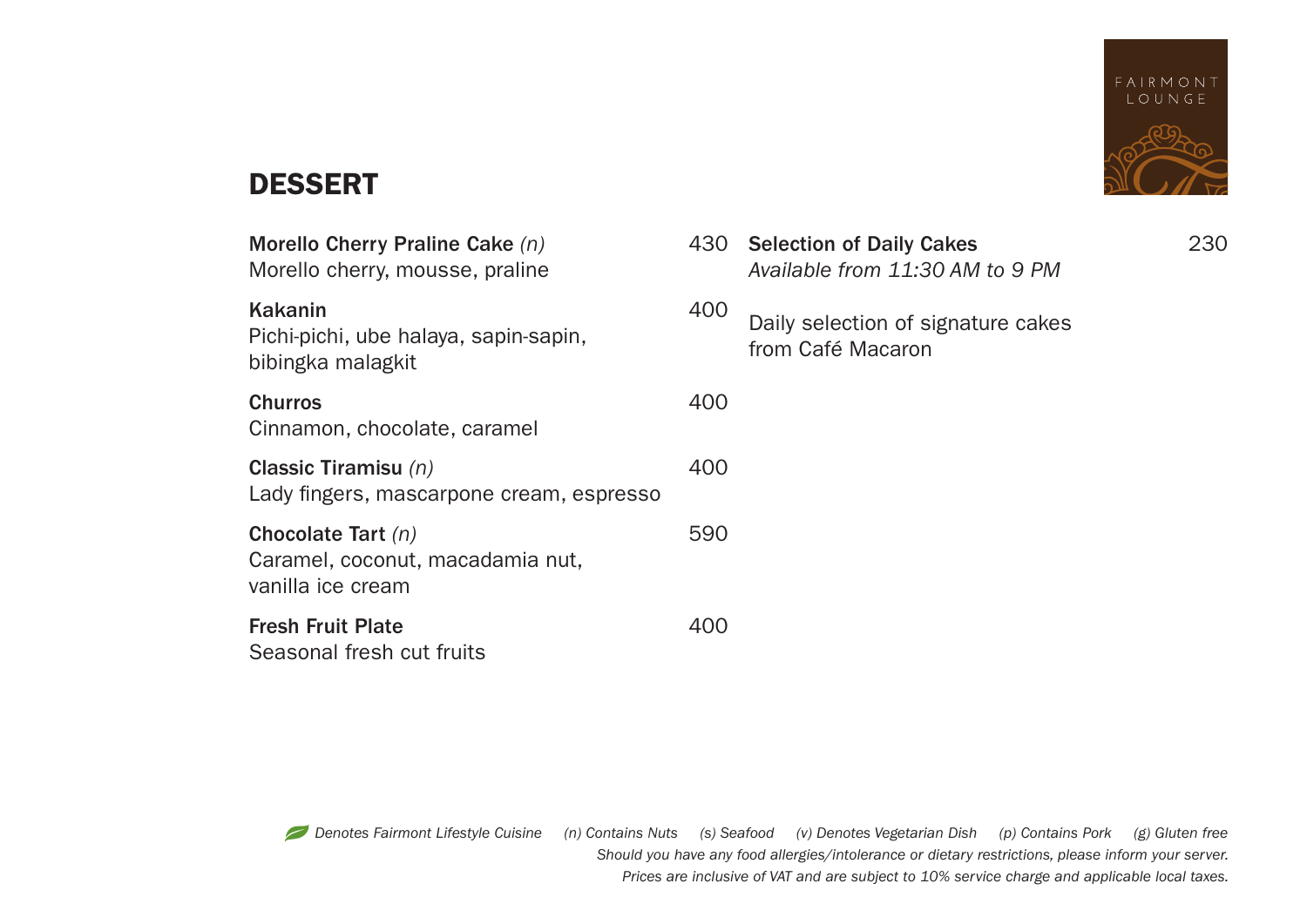# FAIRMONT **IOUNGE**

# REGIONAL COCKTAILS

## AMERICAS

## Embers at Dawn

Woodford Reserve Bourbon, fresh pressed local apple cider, lemon juice, honey syrup, essence of Laphroaig, angostura bitters *840*

#### Venice Club Beefeater Gin, aperol, fresh lime *450*

## Gold Rush

Woodford Reserve Bourbon, local honey syrup fresh lemon *780*

## MIDDLE EAST AND AFRICA

Smoky Vesper Beefeater Gin, Absolut Vodka, Lillet Blanc, laphroaig *900*

## ASIA

## U.S.S. Niagara

Woodford Reserve Bourbon, Havana Club 3 Años Rum, fresh lime, lime skin, basil, housemade pandan syrup *810*

## Remedy

Tea-infused Beefeater Gin, fresh orange, soda water *480*

## EUROPE

Normand Conquest Woodford Reserve Bourbon, calvados, sweet red vermouth, orange peel *730*

Cilantro Fresh Beefeater Gin, fresh lime and pineapple, coriander, coconut *450*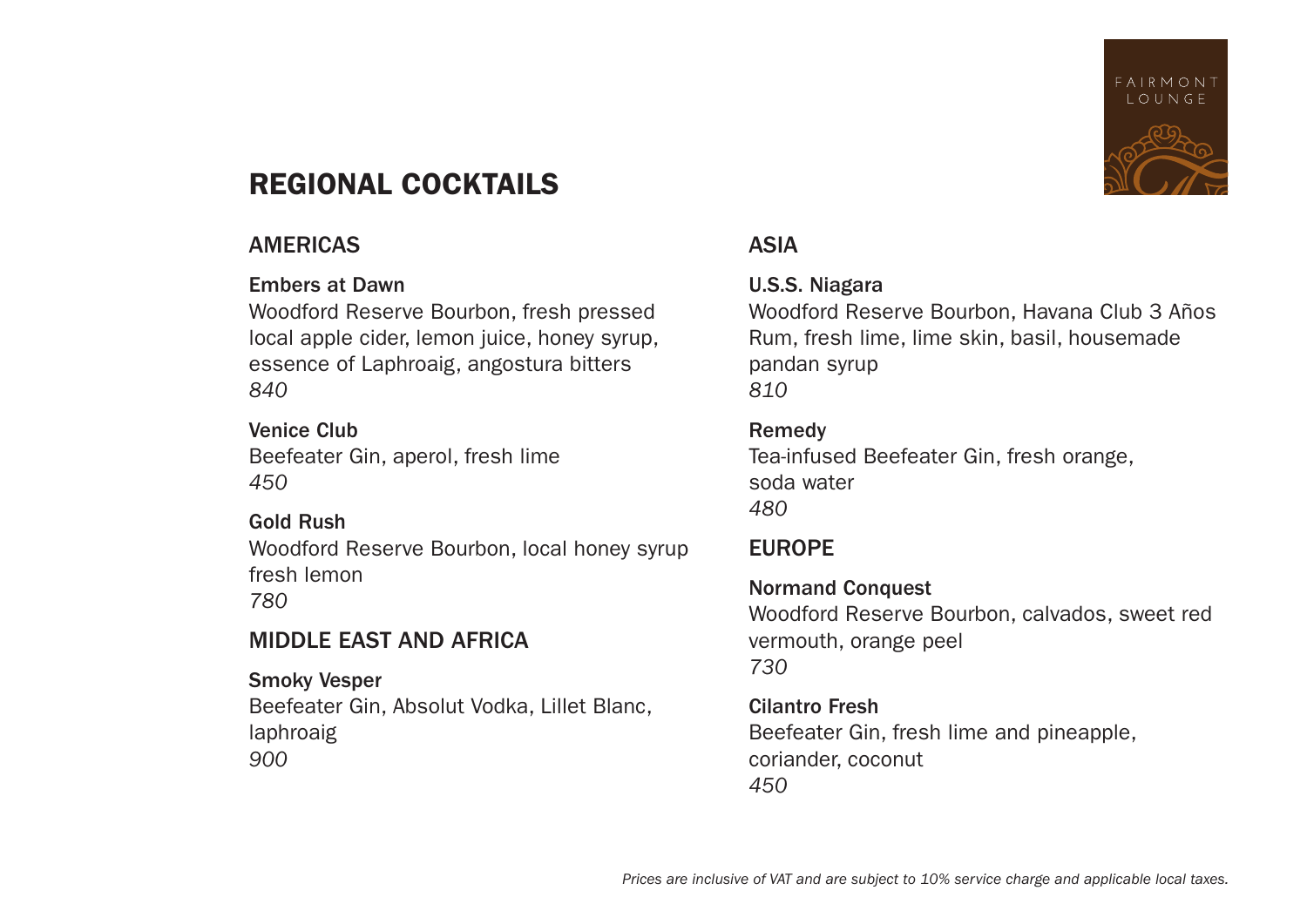

# SLINGS OF THE WORLD

#### Dubai Sling

Beefeater Gin, Fig Jam, Ginger, Homemade Chili and Coriander Syrup, Fresh Lemon *450*

#### Paris Sling

Beefeater Gin, Grand Marnier, Green Chartreuse, Kiwi, Fresh Mint Leaves, Apple Juice *450*

#### Singapore Sling

Beefeater Gin, Cherry Heering, Dom Benedictine Cointreau, Fresh Lime and Pineapple Juice, Grenadine and a dash of Angostura Bitters *450*

#### Makati Sling

Tanqueray 10, Cherry Blossom, Grand Marnier Benedictine, Lime and Pineapple Juice, Angostura foam, 24k Gold *840*

## Praslin Sling Beefeater Gin, Fresh Milk, Coconut, Vanilla, Kaffir Lime *450*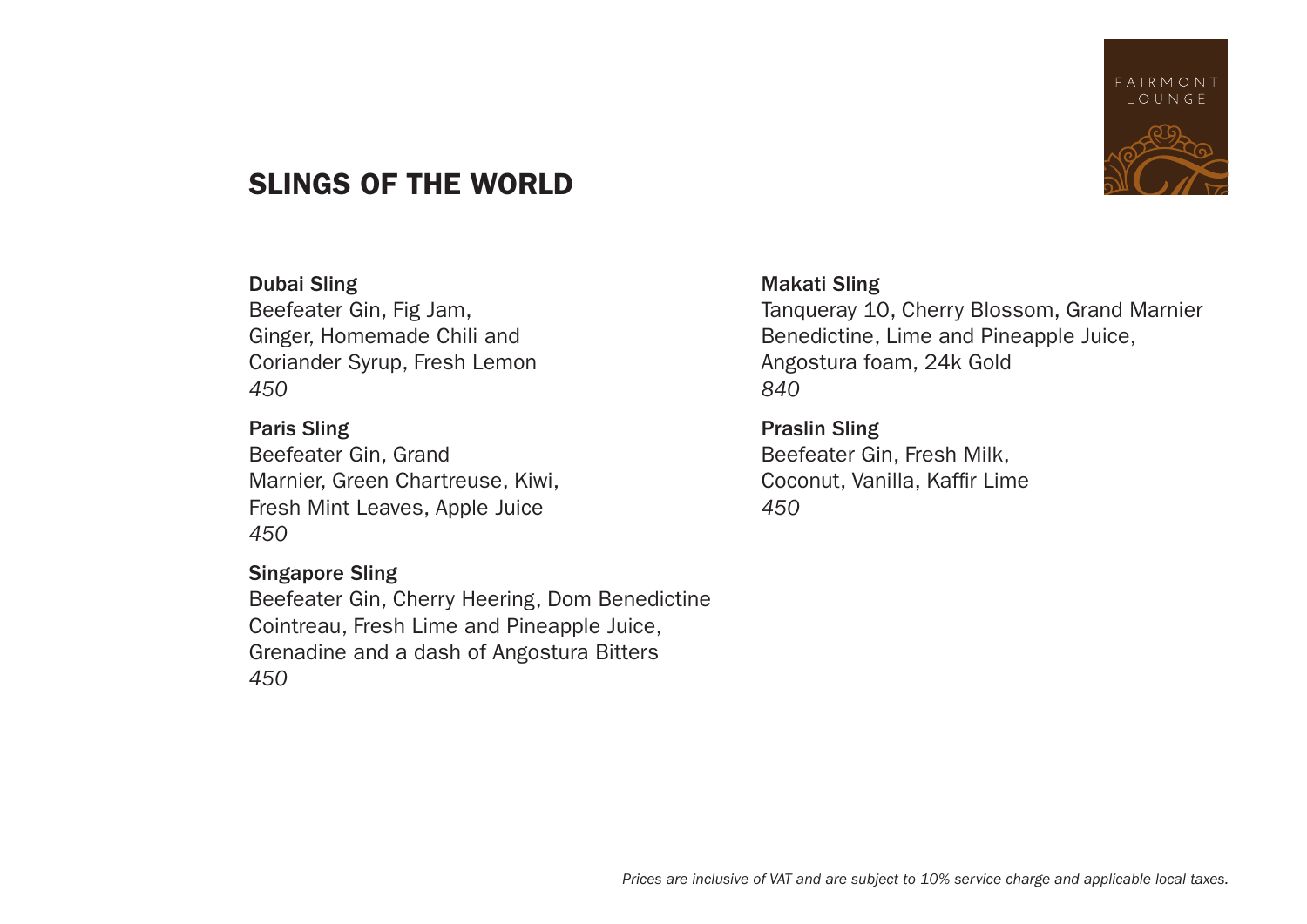# THE CLASSICS

*The following cocktails are considered timeless standards, favored all over the world for their exquisite balance of flavors, rich history and tradition.*



Manhattan Woodford Reserve Bourbon, Sweet Vermouth, Bitters *670*

## Margarita Olmeca Reposado, Cointreau, Fresh Lime *450*

Moscow Mule Belvedere, Fresh Lime, Ginger Beer *670*

Negroni Beefeater Gin, Campari, Sweet Vermouth *450*

Sidecar Remy Martin VSOP, Cointreau, Fresh Lemon *810*

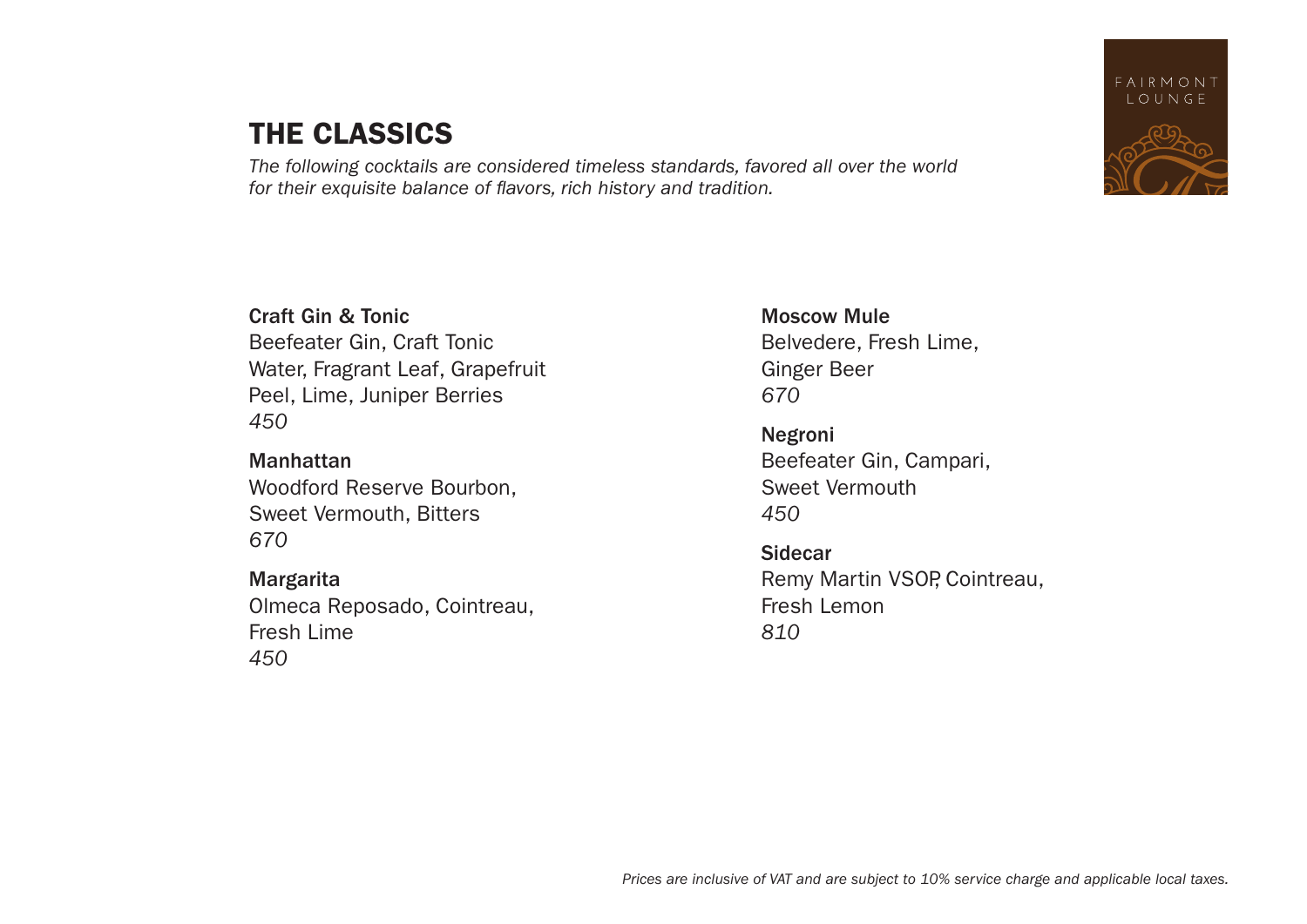

# WINE BY THE GLASS

## CHAMPAGNE

| Champagne Veuve Clicquot - Yellow Label - Brut - Reims - NV<br>Pinot Noir, Pinot Meunier & Chardonnay | 1,270 |
|-------------------------------------------------------------------------------------------------------|-------|
| Champagne Veuve Clicquot - Rosé - Reims - NV<br>Pinot Noir, Chardonnay & Pinot Meunier                | 1,520 |
| <b>SPARKLING</b>                                                                                      |       |
| Central Valley - Palo Alto, Brut - Chile - NV<br>Chardonnay & Chenin Blanc                            | 440   |
| <b>ROSÉ</b>                                                                                           |       |
| Loire Valley - Sauvion - Rosé d'Anjou - France - 2016<br>Groslot & Gamay                              | 450   |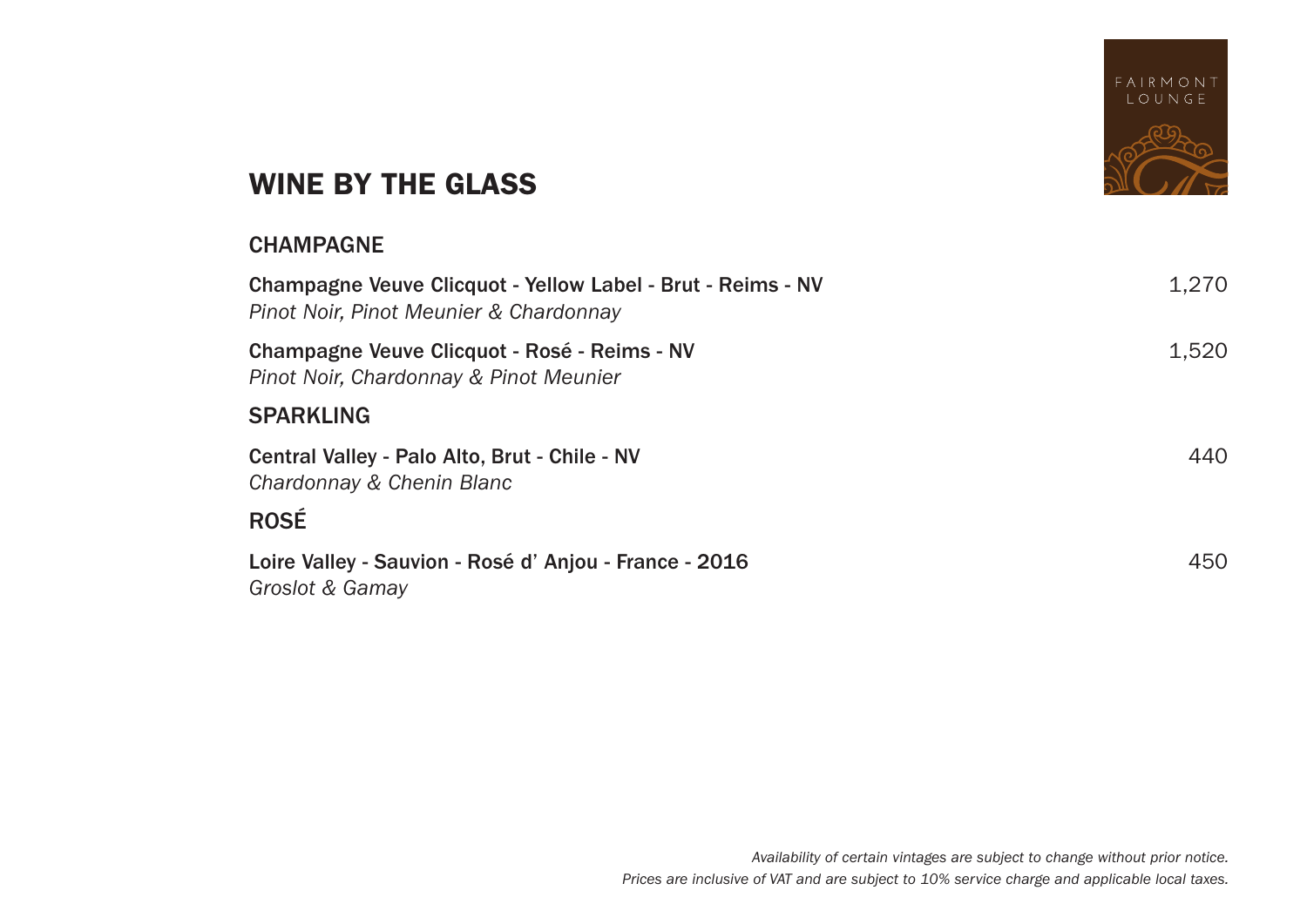

# WINE BY THE GLASS

#### **WHITE**

| Rheinhessen - Louis Guntrum - Germany - 2016<br>Riesling                                                | 450 |
|---------------------------------------------------------------------------------------------------------|-----|
| IGP Salento - Cantine San Marzano - Poggio Del Sole Bianco - Italy - 2016<br>Malvasia & Sauvignon Blanc | 440 |
| Bordeaux - Dourthe - Grands Terroirs - France - 2016<br>Sauvignon Blanc                                 | 430 |
| Valle Central - Travesia - Chile - 2015<br>Chardonnay                                                   | 440 |
| <b>RED</b>                                                                                              |     |
| Penfold's - Rawson's Retreat - Australia - 2016<br>Merlot                                               | 480 |
| Castilla La Mancha - Las Corazas - Spain - 2015<br>Tempranillo                                          | 400 |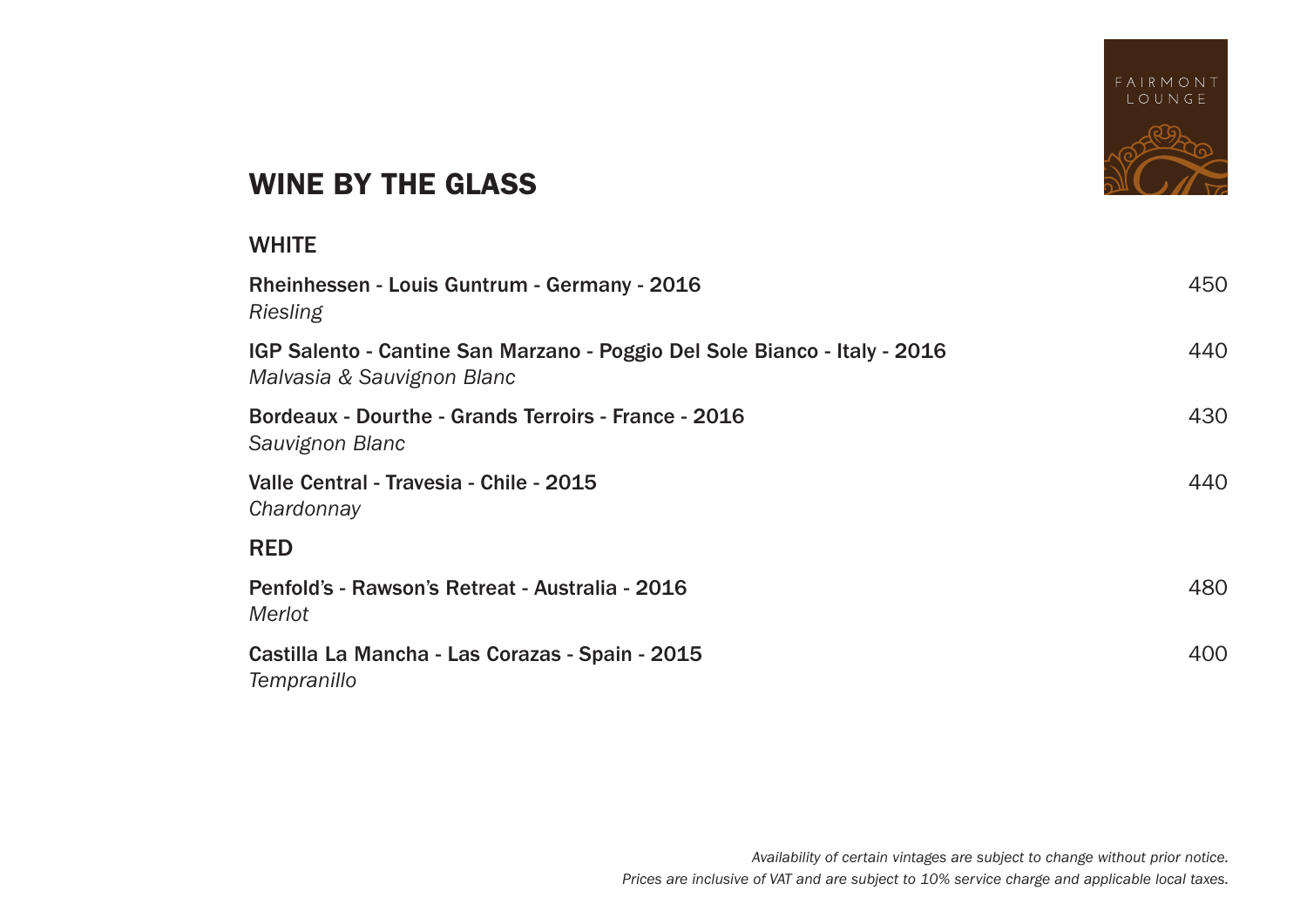

# WINE BY THE GLASS

#### RED

| Mendoza - Pampas - Argentina - 2016<br>Malbec                                                            | 420 |
|----------------------------------------------------------------------------------------------------------|-----|
| Bordeaux - Dourthe - Grands Terroirs Rouge - France - 2015<br>Cabernet Sauvignon, Merlot, Cabernet Franc | 440 |

## SWEET

Victoria - Deakin Estate - Australia - 2016 400 *Moscato*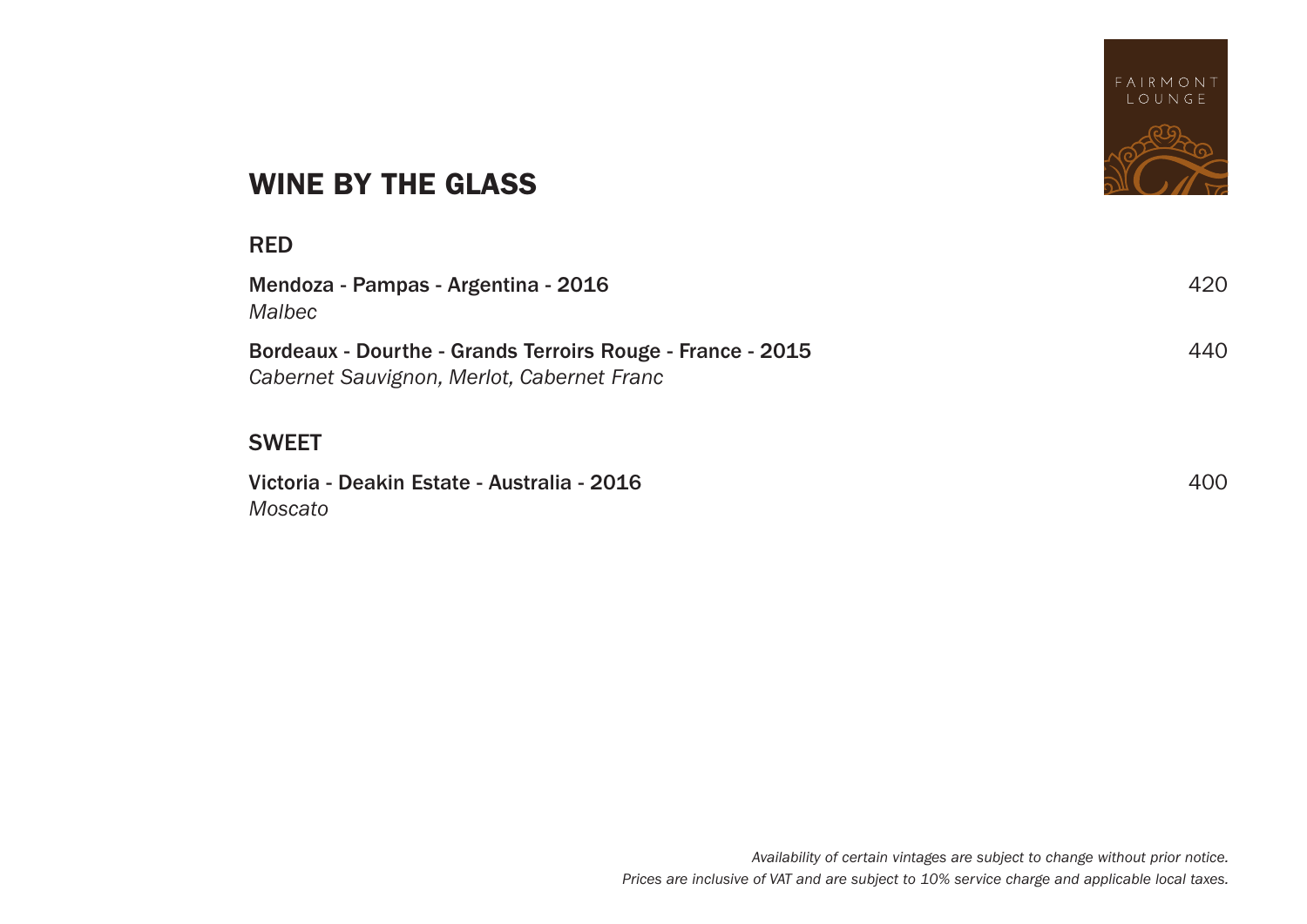

#### RUM

Havana Club 3-Años

**Bacardi Superior** 

Cachaca 51

Captain Morgan

Myer's Dark Rum

Mt. Gay

Don Papa 7 years

Bacardi 8 years

# TEQUILA

1800 Añejo

Olmeca Reposado 1800 Silver 1800 Reposado

#### TEQUILA

| 270  | <b>Patron Silver</b>        | 620 |
|------|-----------------------------|-----|
| 240  | <b>Patron Reposado</b>      | 510 |
| 240  | Patron Añejo                | 730 |
| 300  | Casa Noble Organic Crystal  | 480 |
| 250  | Casa Noble Organic Reposado | 810 |
| 440  | Casa Noble Organic Añejo    | 840 |
| 480  |                             |     |
| 270. | <b>CANADIAN WHISKEY</b>     |     |
|      | <b>Canadian Club</b>        | 280 |
|      | Crown Royal                 | 430 |
| 310  |                             |     |
| 480  |                             |     |
| 450  |                             |     |
| 510  |                             |     |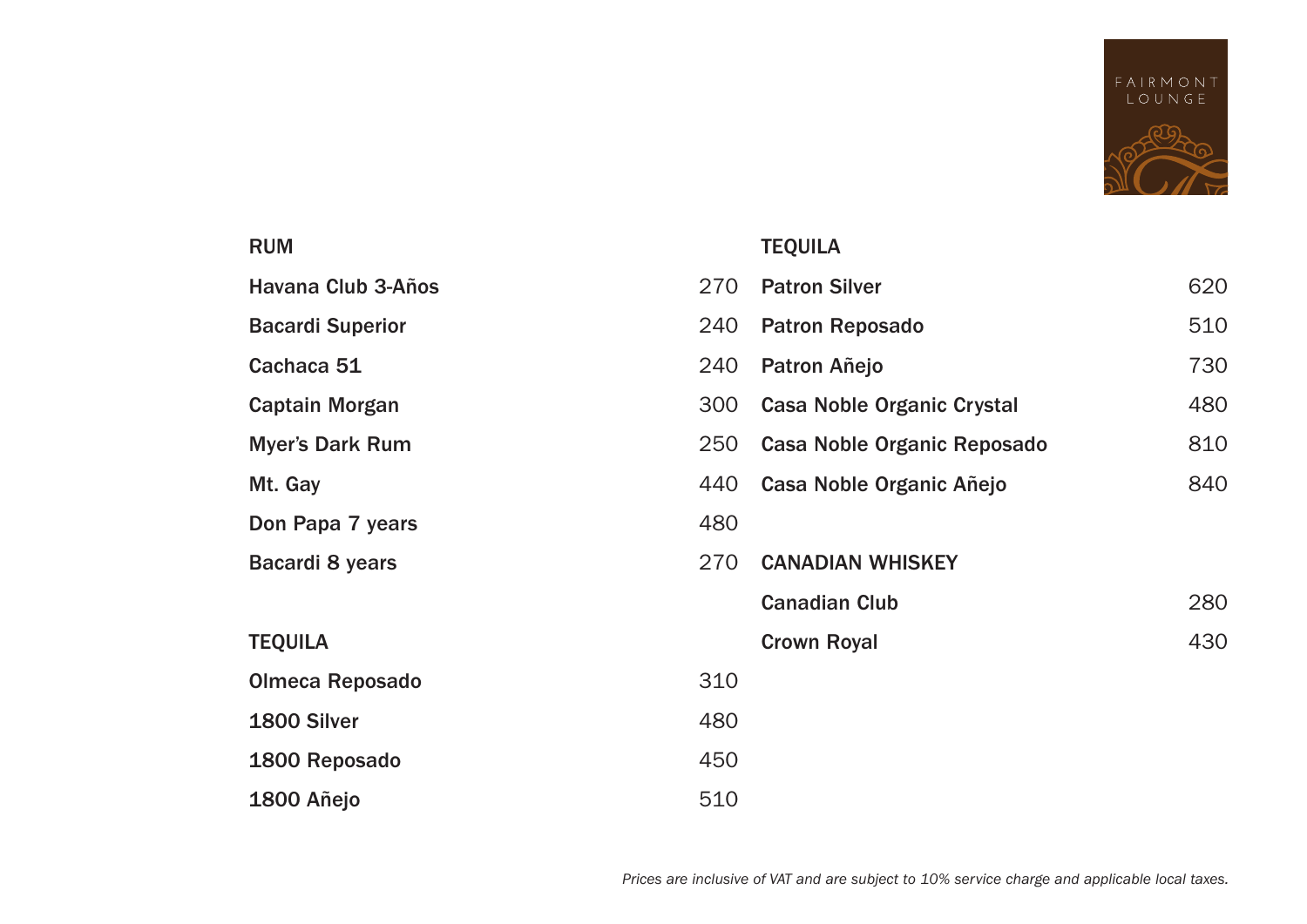

## Maker's Mark 430 Wild Turkey 8 years 450 Knob Creek 9 years 730 Jack Daniel's 400 Gentleman Jack 580 SCOTCH WHISKEY Ballantine's Finest 330 Dewar's White Label 250 Chivas Regal 12 years 400 Johnnie Walker Black **440** Johnnie Walker Double Black 500 Johnnie Walker Gold 620 Johnnie Walker Blue 1,290

#### BOURBON WHISKEY

#### TENNESSEE WHISKEY

#### JAPANESE WHISKEY

#### Suntory Hibiki 1,830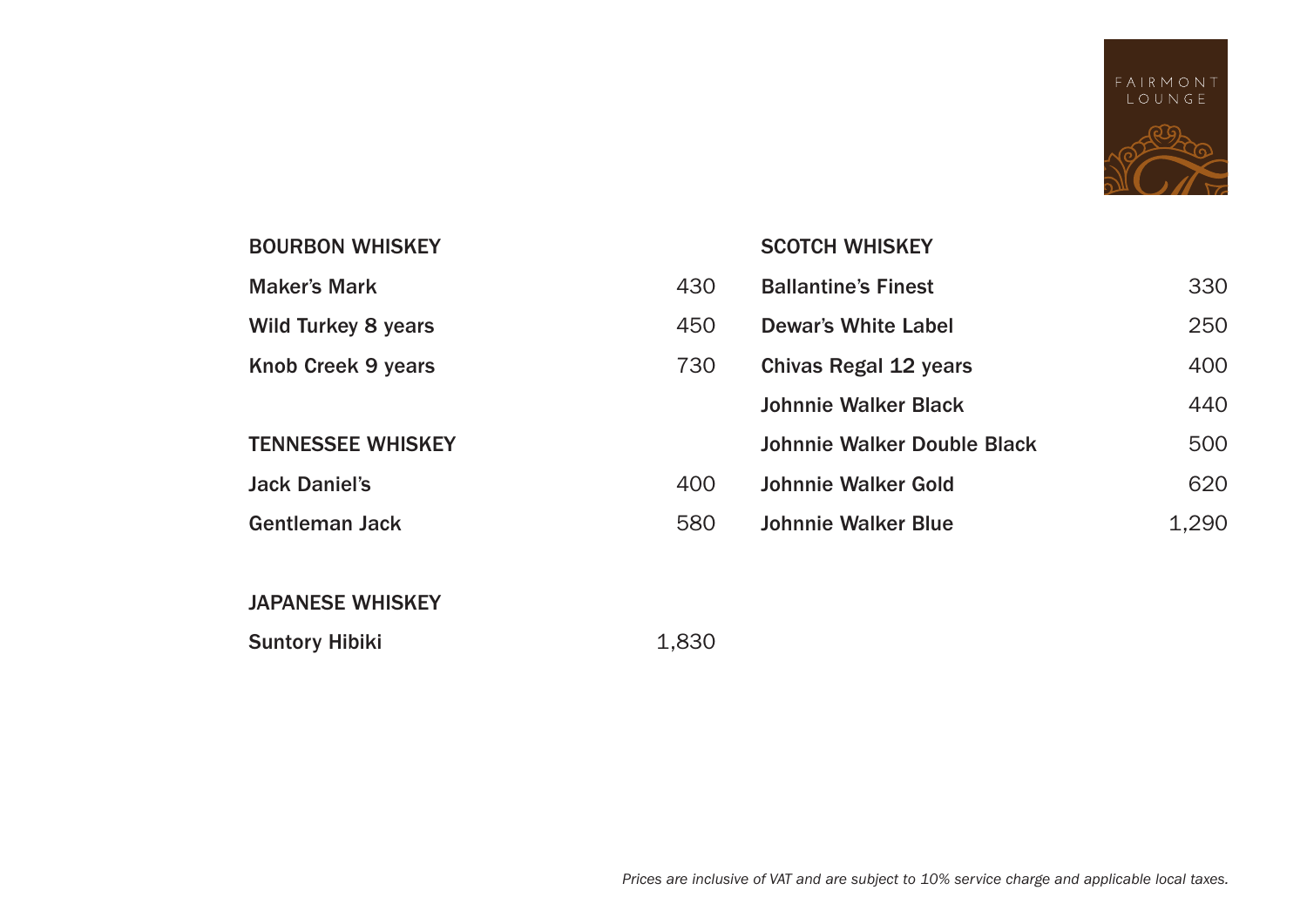

#### IRISH WHISKEY

| Jameson         | 400 |
|-----------------|-----|
| <b>Bushmill</b> | 330 |

#### SINGLE MALT

| The Glenlivet Founders Reserve | 510   |
|--------------------------------|-------|
| The Glenlivet 15 years         | 730   |
| Glenmorangie La Santa          | 730   |
| Macallan 12 years              | 820   |
| The Glenlivet Archive 21 years | 1.740 |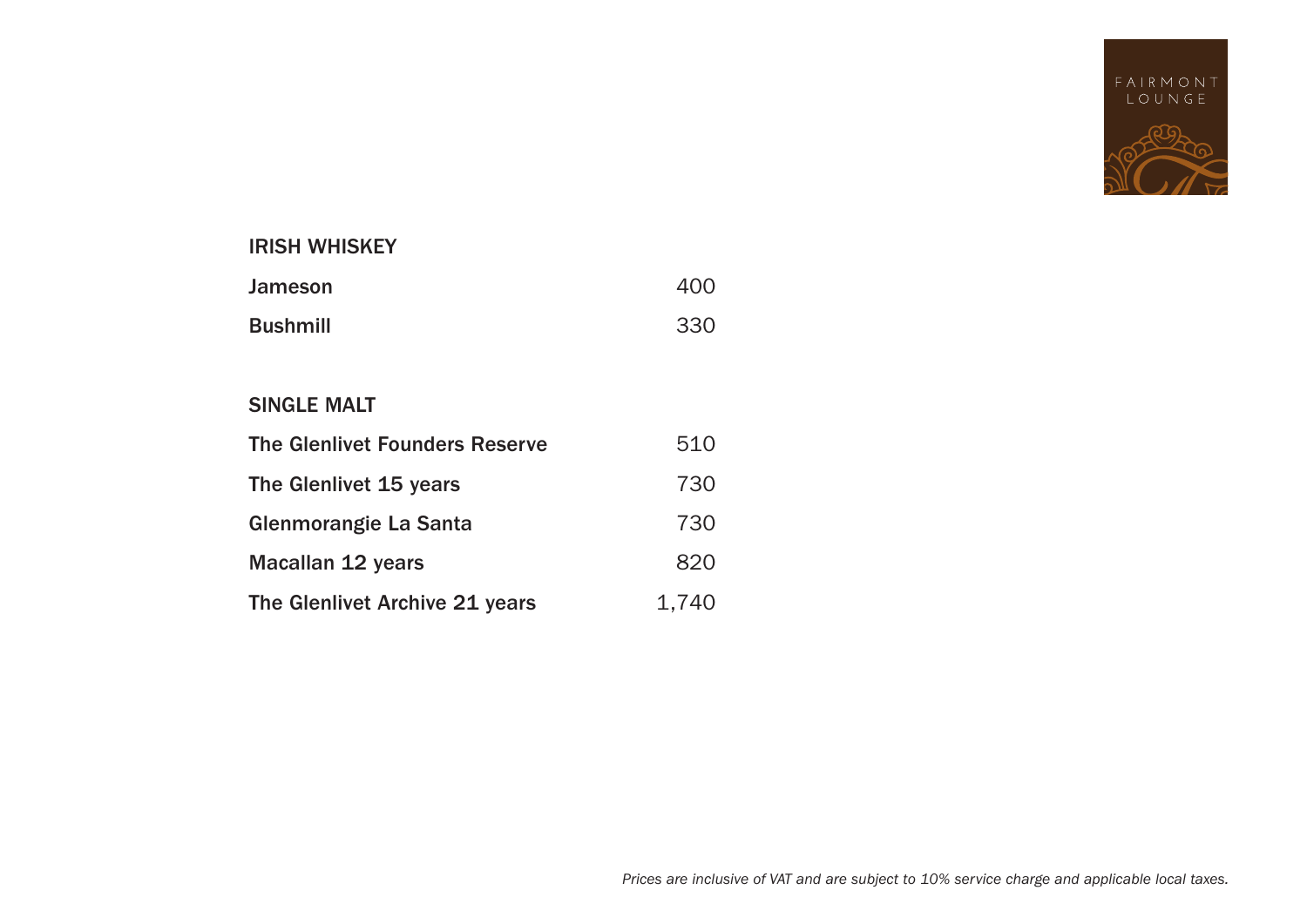

## BOTTLED BEER

| San Miguel Pale Pilsen, Philippines | 240 |
|-------------------------------------|-----|
| San Miguel Beer Light, Philippines  | 240 |
| San Miguel Super Dry, Philippines   | 240 |
| San Miguel Premium, Philippines     | 320 |
| Stella, Belgium                     | 360 |
| Heineken, Holland                   | 360 |
| Corona, Mexico                      | 360 |
| Sapporo, Japan                      | 360 |
|                                     |     |
| <b>VODKA</b>                        |     |
| Absolut                             | 250 |
| <b>Finlandia</b>                    | 440 |
| <b>Belvedere</b>                    | 510 |
|                                     |     |

#### VODKA

| 240 | Ciroc                                  | 690 |
|-----|----------------------------------------|-----|
| 240 | <b>Ketel One</b>                       | 450 |
| 240 | Chopin                                 | 690 |
| 320 | <b>Grey Goose</b>                      |     |
| 360 | Original / L'poire / L'orange / Citron | 510 |
| 360 |                                        |     |
| 360 | <b>GIN</b>                             |     |
| 360 | <b>Beefeater</b>                       | 240 |
|     | <b>Bombay Sapphire</b>                 | 330 |
|     | <b>Tangueray</b>                       | 430 |
| 250 | <b>Hendricks</b>                       | 500 |
| 140 | Tanqueray 10                           | 440 |
| 510 |                                        |     |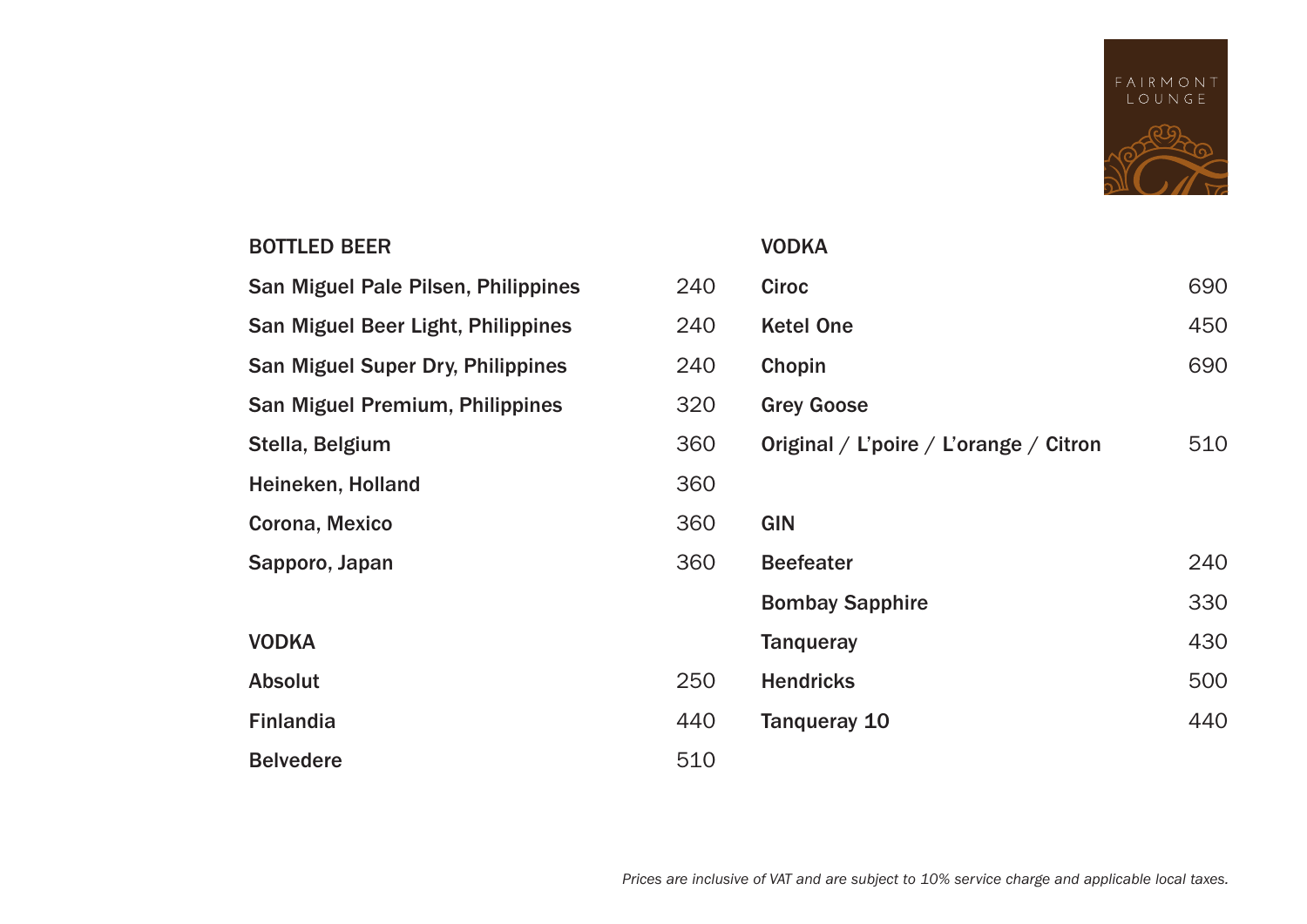

#### COGNAC Martell VSOP 710 Remy Martin VSOP 730 Hennesy VSOP 710 Martell XO 1,070 Hennesy XO 1,660 H by Hine VSOP 620 Hine VSOP Rare 730 Hine XO Cigar Reserve 1,630 H by Hine Flight 840 *VSOP | VSOP Rare | Cigar Reserve* LIQUEURS Baileys Irish Cream 300 Campari 360 Chartreuse Green | Yellow 360 Tia Maria Café 360 Disaronno 410 Fernet Branca 410 **Pimms #1** 410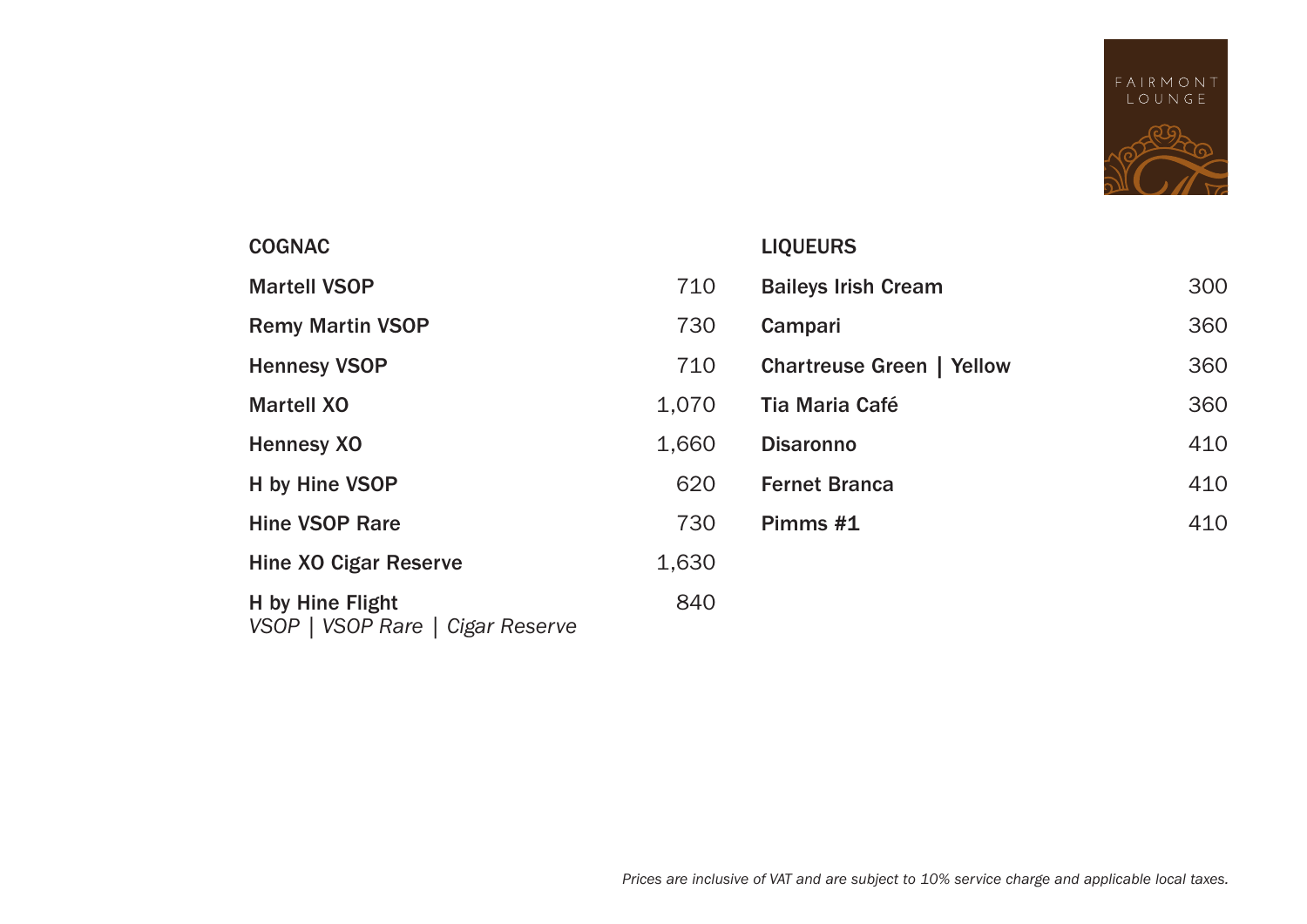

| <b>STILL WATER</b>          |           | <b>FRESH JUICE</b>           |     |
|-----------------------------|-----------|------------------------------|-----|
| Fiji (500mL / 1L)           | 300 / 480 | Orange                       | 300 |
| Evian (330mL / 750mL)       | 280 / 520 | Mango                        | 300 |
| Santa Vittoria (500mL / 1L) | 300 / 480 | Grapefruit                   | 300 |
|                             |           | Apple                        | 300 |
| <b>SPARKLING</b>            |           | Pineapple                    | 300 |
| San Pellegrino (500mL)      | 300       | <b>Buko</b>                  | 260 |
| Santa Vittoria (500mL / 1L) | 300 / 480 |                              |     |
| Badoit (750mL)              | 540       | <b>COOLING LEMONADES</b>     |     |
|                             |           | <b>Classic Iced Tea</b>      | 280 |
| <b>CHILLED JUICES</b>       |           | <b>Calamansi Lemonade</b>    | 280 |
| Apple                       | 240       | Guava Dalandan Lemonade      | 280 |
| Cranberry                   | 240       | <b>Mango Ginger Lemonade</b> | 280 |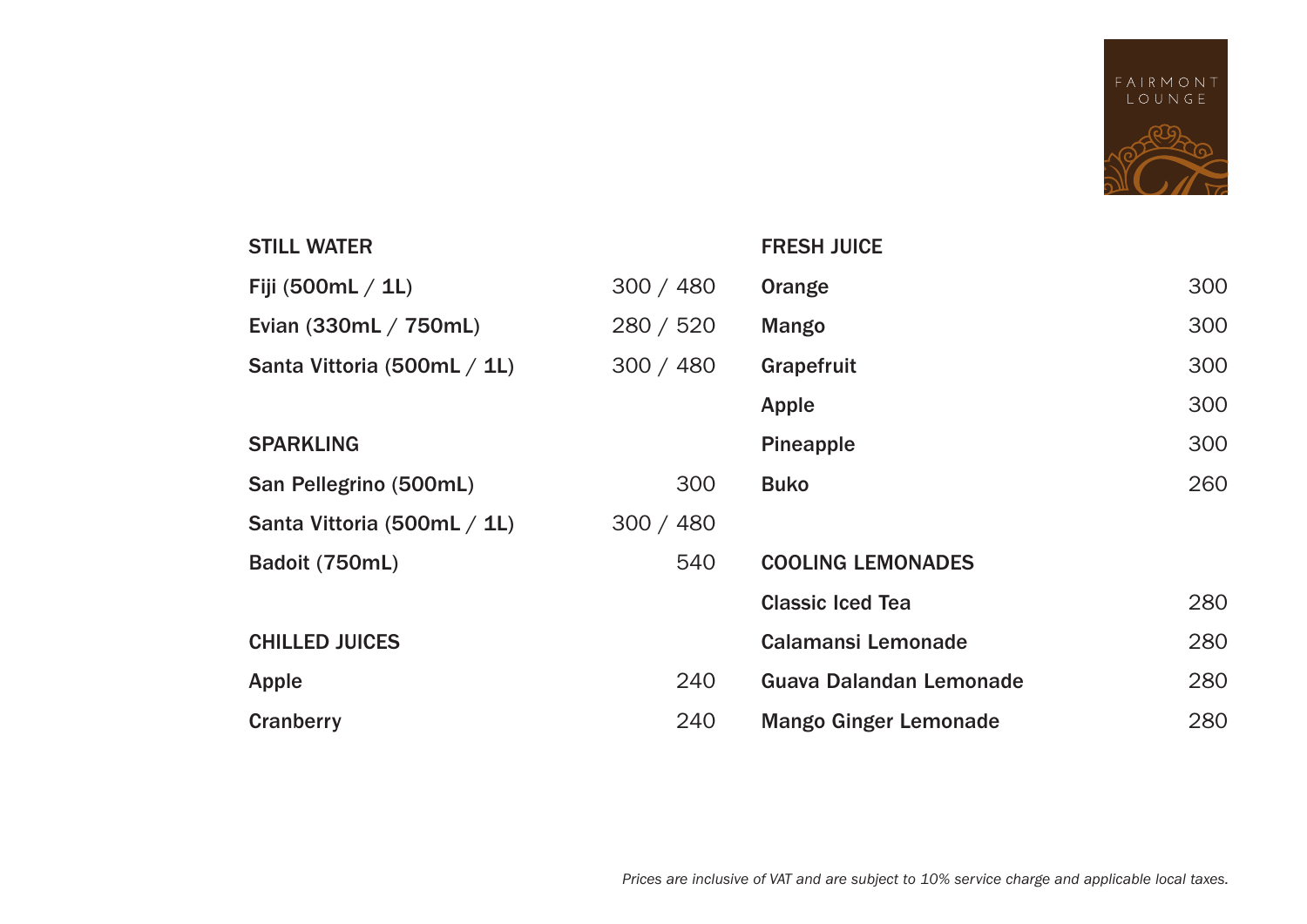

| <b>SODA</b>                    |     | <b>FAIRMONT TEA SELECTIONS</b> |     |
|--------------------------------|-----|--------------------------------|-----|
| Coke                           | 200 | <b>Jasmine Queen</b>           | 250 |
| <b>Coke Light</b>              | 200 | <b>Chamomile</b>               | 250 |
| <b>Coke Zero</b>               | 200 | <b>Darjeeling</b>              | 250 |
| <b>Sprite</b>                  | 200 | <b>Lemon and Ginger</b>        | 250 |
| Royal                          | 200 |                                |     |
| <b>Sarsi</b>                   | 200 | <b>BREWED COFFEE</b>           |     |
| <b>Red Bull</b>                | 200 | Regular                        | 220 |
|                                |     | <b>Decaffeinated</b>           | 220 |
| <b>FAIRMONT TEA SELECTIONS</b> |     | <b>Espresso</b>                | 220 |
| <b>English Breakfast</b>       | 250 | <b>Double Espresso</b>         | 250 |
| <b>French Earl Grey</b>        | 250 | Capuccino                      | 250 |
| Peppermint                     | 250 | Latte                          | 250 |
| Japanese Sencha                | 250 | <b>Mocha</b>                   | 250 |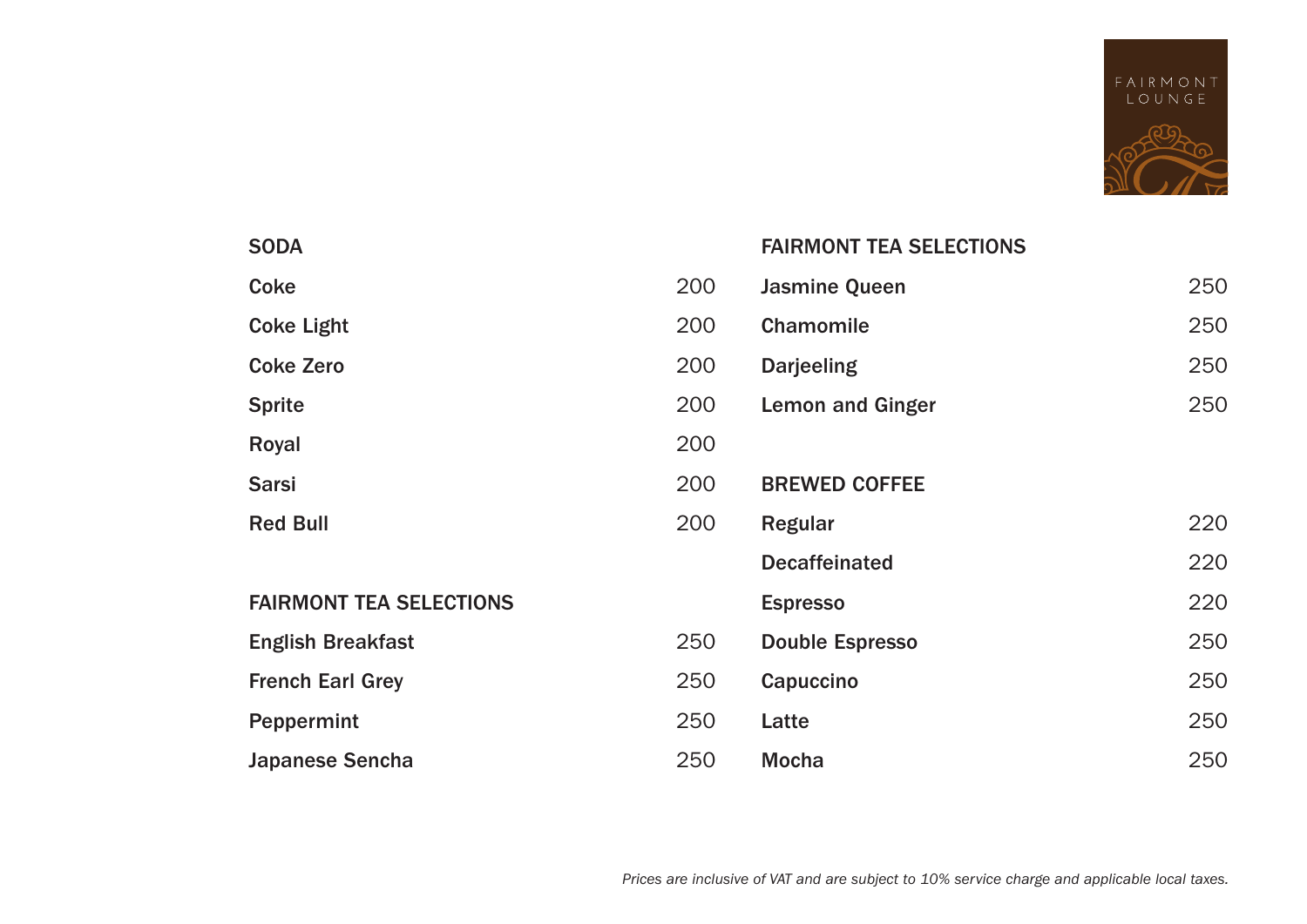# KIDS MENU

*Served from 11:30 a.m. to 11:00 p.m.*

| Corn Flakes Fried Chicken Fingers<br>With french fries                               | 730 | Fried Rice $(p)$<br>Wok-fried rice with egg, barbecue pork,      | 540 |
|--------------------------------------------------------------------------------------|-----|------------------------------------------------------------------|-----|
| <b>Burger Sliders</b><br>Mini beef burgers with french fries                         | 730 | carrot, green peas and soy sauce                                 |     |
| <b>Salmon Fillet (s)</b>                                                             | 730 | <b>DESSERT</b>                                                   |     |
| Steamed rice and broccoli                                                            |     | Warm Chocolate Brownie $(n)$                                     | 440 |
| <b>Chicken Soup</b>                                                                  | 540 | Vanilla ice cream, caramel sauce                                 |     |
| Clear soup, pasta, vegetable triangles,<br>crouton, bread rolls and butter           |     | <b>Fresh Strawberries</b><br>Vanilla ice cream, raspberry sauce, | 440 |
| Spaghetti                                                                            | 620 | Smarties                                                         |     |
| Tomato sauce                                                                         |     | <b>Seasonal Fruit Salad</b>                                      | 320 |
| <b>Ham and Cheese Sandwich</b><br>Toasted white bread, french fries                  | 620 |                                                                  |     |
| <b>Chicken Arroz Caldo</b><br>Local rice porridge with chicken,<br>garlic and ginger | 620 |                                                                  |     |



| 730 | Wok-fried rice with egg, barbecue pork,<br>carrot, green peas and soy sauce         |  |
|-----|-------------------------------------------------------------------------------------|--|
| 730 | <b>DESSERT</b>                                                                      |  |
| 540 | Warm Chocolate Brownie (n)<br>Vanilla ice cream, caramel sauce                      |  |
| 620 | <b>Fresh Strawberries</b><br>Vanilla ice cream, raspberry sauce,<br><b>Smarties</b> |  |
|     | <b>Seasonal Fruit Salad</b>                                                         |  |
| 620 |                                                                                     |  |
|     |                                                                                     |  |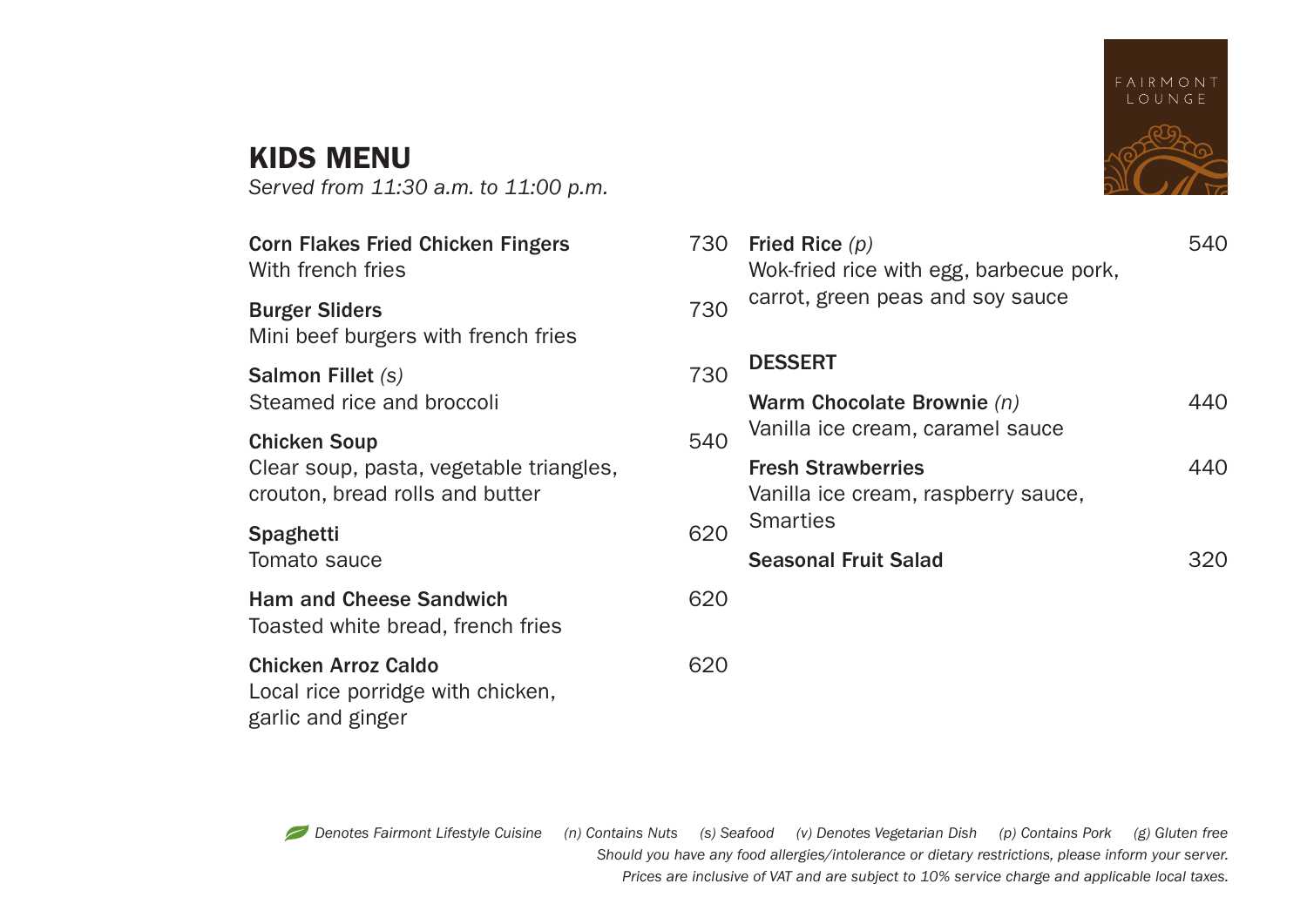

#### **COOLERS**

Mango Graham

Vanilla Green Tea

Café Macaron Milk Tea

#### **SMOOTHIES**

| 320 | <b>Banana Blueberry</b> | 350 |
|-----|-------------------------|-----|
| 320 | Kiwi Lemon              | 350 |
| 320 | <b>Cherry Mint</b>      | 350 |

#### ESPRESSO BLEND

| Nut Cracker Frappe (n)            | 320 |
|-----------------------------------|-----|
| Chili Mocha                       | 320 |
| <b>Manila's Coffee Jelly Brew</b> | 320 |
| Sea Salt Caramel Macchiato        | 320 |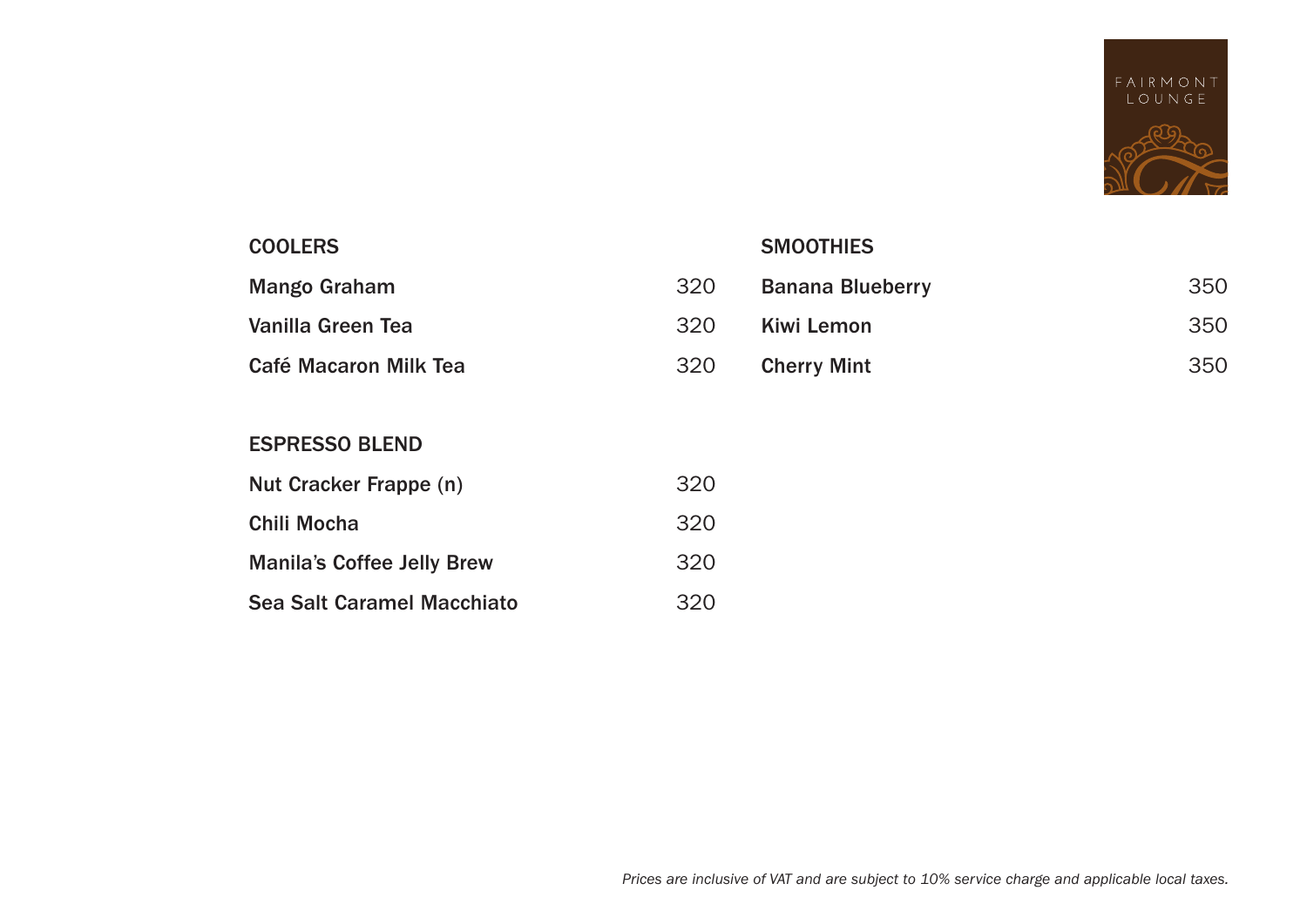

| <b>ICE CREAM COUPE</b>                                                                                                                                                                              | 400 | <b>ICE CREAM SELECTIONS</b> | 100 |
|-----------------------------------------------------------------------------------------------------------------------------------------------------------------------------------------------------|-----|-----------------------------|-----|
| <b>Berry Sundae</b>                                                                                                                                                                                 |     | Vanilla                     |     |
| Strawberry ice cream, raspberry sorbet,<br>chantilly cream, berry compote, fresh                                                                                                                    |     | <b>Chocolate</b>            |     |
| berries, meringue, marshmallow,                                                                                                                                                                     |     | <b>Salted Caramel</b>       |     |
| raspberry coulis                                                                                                                                                                                    |     | <b>Strawberry</b>           |     |
| <b>Banana Split</b><br>Lacatan banana, strawberry ice cream,<br>chocolate ice cream, vanilla ice cream,<br>chantilly cream, chocolate sauce,<br>almond flakes, chocolate pearls                     |     | <b>SORBET SELECTIONS</b>    | 100 |
|                                                                                                                                                                                                     |     | Rasberry                    |     |
| <b>Chocolate Brownie Sundae</b><br>Chocolate ice cream, salted caramel<br>ice cream, brownie cake, chocolate sauce,<br>chantilly cream, vanilla marshmallow,<br>chocolate pearls, caramelized pecan |     | Passion Fruit - Mango       |     |
| <b>Exotic Sundae</b><br>Passion fruit - mango sorbet, chocolate                                                                                                                                     |     |                             |     |

ice cream, fresh mango coulis, sticky rice, macaron, roasted coconut flakes,

sesame crisp